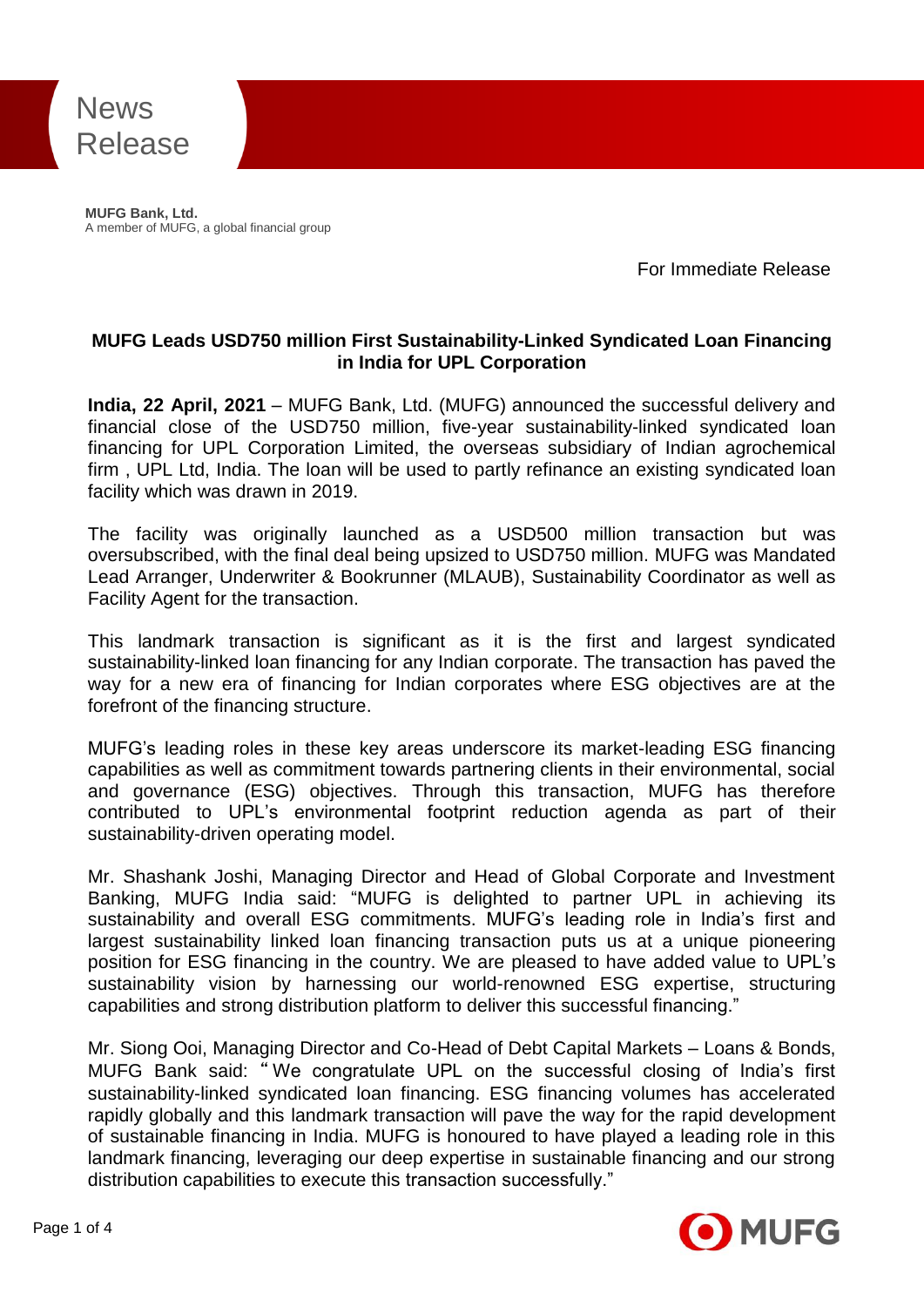

Mr. Jai Shroff, Global CEO of UPL, said: "We are pleased to be drawing down on our maiden sustainability-linked loan – which is a true reflection of our commitment to sustainability. UPL was ranked as the No.1 agrochemical company by Sustainalytics in 2020 and is also the only agrochemical company to feature in the S&P Sustainability Yearbook 2021 for its sustainability efforts. Sustainability is an integral part of our business model, with our mission being to make each and every food product more sustainable. Through our OpenAg approach, UPL is creating a network that feeds sustainable growth for all – with no limits, and no borders".

Mr. Anand Vora, Global CFO of UPL, said: "UPL is proud to be one of India's first companies to draw a sustainability linked loan. Our lead bankers played a significant role in getting us a new set of investors by communicating our philosophy and commitment to sustainability. The 5 year loan offers the benefit of a lower cost of borrowing and will replace our current acquisition loan."

**- END -**

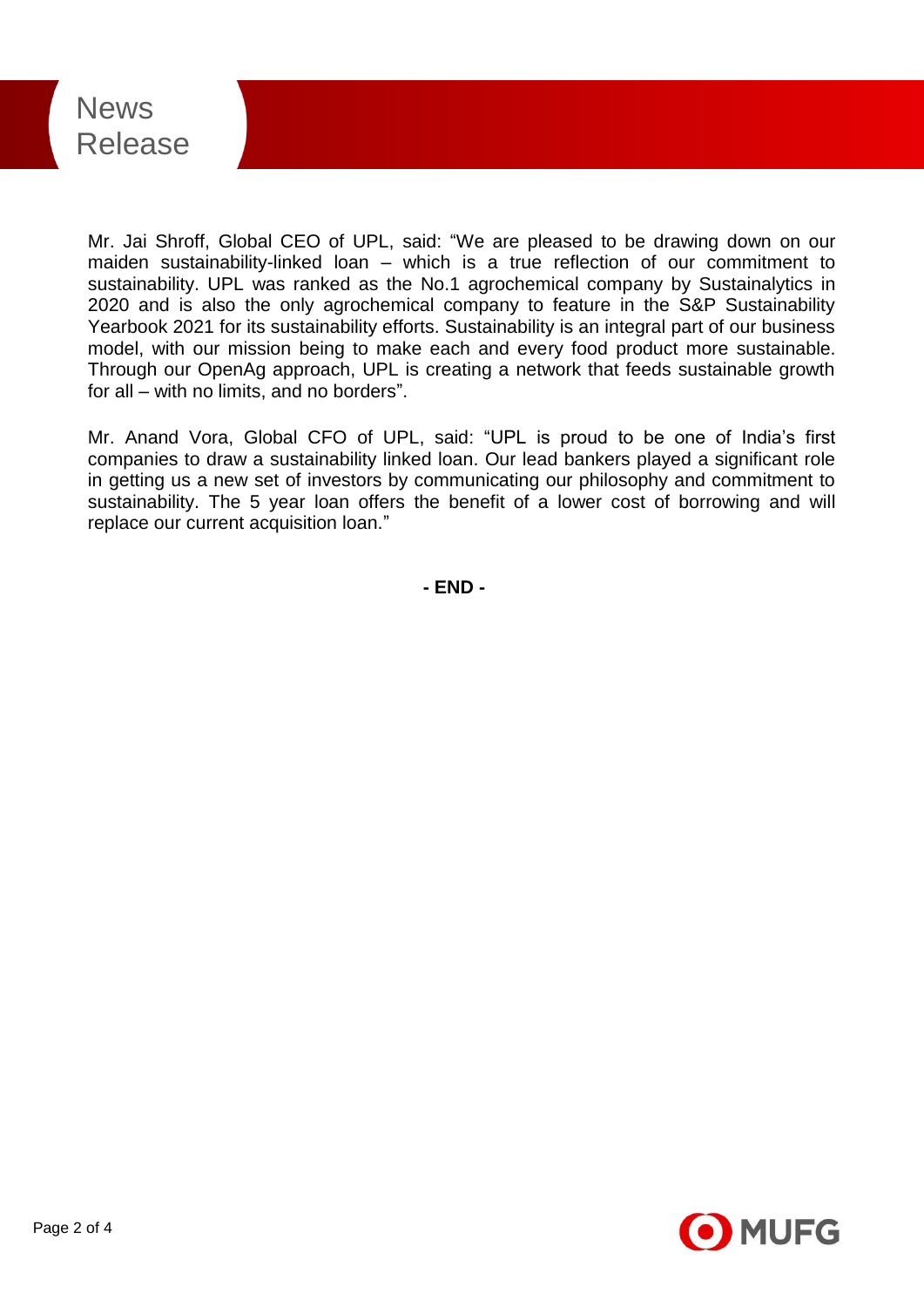# News Release

# **About MUFG**

Mitsubishi UFJ Financial Group, Inc. (MUFG) is one of the world's leading financial groups. Headquartered in Tokyo and with over 360 years of history, MUFG has a global network with around 2,600 locations in more than 50 markets. The Group has over 180,000 employees and offers services including commercial banking, trust banking, securities, credit cards, consumer finance, asset management, and leasing.

The Group aims to "be the world's most trusted financial group" through close collaboration among our operating companies and flexibly respond to all of the financial needs of our customers, serving society, and fostering shared and sustainable growth for a better world. MUFG's shares trade on the Tokyo, Nagoya, and New York stock exchanges.

MUFG Bank, Ltd. is Japan's premier bank, with a global network spanning more than 50 markets. Outside of Japan, the bank offers an extensive scope of commercial and investment banking products and services to businesses, governments and individuals worldwide.

In Asia, MUFG has a presence across 20 markets – Australia, Bangladesh, Cambodia, China, Hong Kong, Indonesia, India, South Korea, Laos, Malaysia, Mongolia, Myanmar, New Zealand, Pakistan, Philippines, Singapore, Sri Lanka, Taiwan, Thailand and Vietnam.

It has also formed strategic partnerships with some of the most prominent banks in Southeast Asia, further augmenting its unrivalled network across the region – VietinBank in Vietnam, Krungsri in Thailand, Security Bank in the Philippines and Bank Danamon in Indonesia.

# **MUFG's Commitment to ESG Finance Projects**

As part of MUFG's ongoing mission towards partnering our clients and the community to achieve sustainable growth, it has committed a total sum of JPY35 trillion into sustainability-related financing by 2030.

MUFG is also a global leader in renewable generation projects and has also been ranked top lead arranger in Bloomberg's league tables for clean energy financing for six of the past eight years. In Asia Pacific outside Japan, MUFG has facilitated milestones such as the first green certification of a project loan in India for Softbank's solar park in Rajasthan as well as the world's first ESG-linked US private placement for Sydney Airport.

### **About UPL Limited**

UPL Ltd. (NSE: UPL & BSE: 512070) is a global provider of sustainable agriculture products & solutions, with annual revenue exceeding \$5 billion. We are a purpose-led company. Through OpenAg, UPL is focused on facilitating progress for the entire agricultural value chain. We are building a network that redefines the way an entire